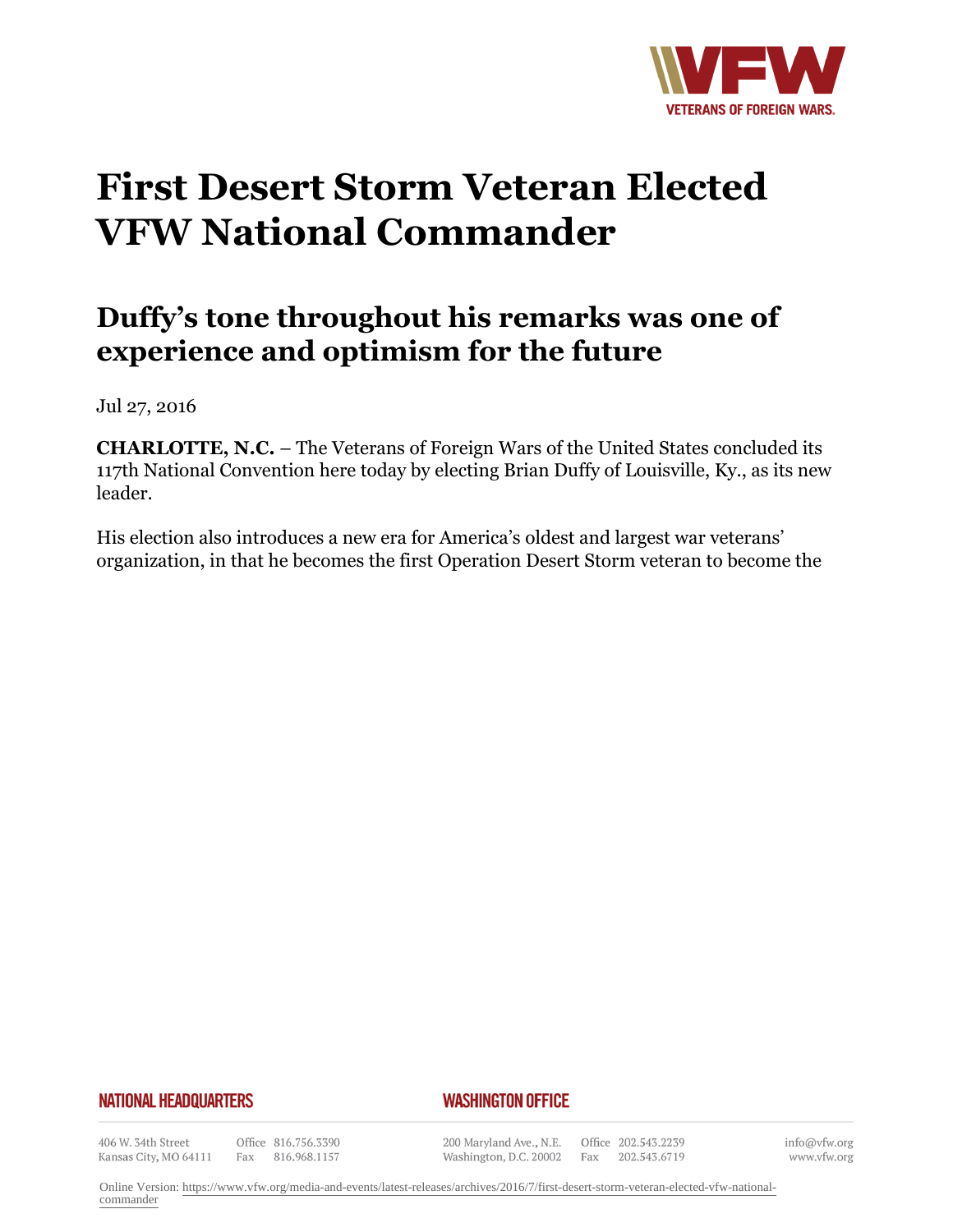

VFW commander-in-chief.

Duffy served in the U.S. Air Force as a jet engine mechanic on F-4 Phantom fighter aircraft, and later as a flight engineer aboard C-141 Starlifter transport aircraft. During his service, he deployed in support of several campaigns to include Grenada, Panama, and Operations Desert Shield and Storm in Southwest Asia. Following his military service he would be hired by United Parcel Service as a flight engineer instructor. He would rise through the UPS ranks until he retired in 2014 as assistant chief pilot, having flown worldwide as an instructor/check captain on the Boeing 757 and 767 aircraft.

[During his acceptance speech,](http://vfworg-cdn.azureedge.net/-/media/VFWSite/Files/Media-and-Events/Articles/2016/Commander-Duffy-Acceptance-Speech.pdf?la=en&v=1&d=20160818T171033Z) the new national commander strongly praised the work of the 117-year-old organization and encouraged its members to better educate others on exactly what the VFW does for veterans, service members and their families. He did note, however, that the VFW's modest approach to reaching younger veterans wasn't resonating with a newer generation that clearly identifies with belonging to something big, doing something cool, and touting their accomplishments more.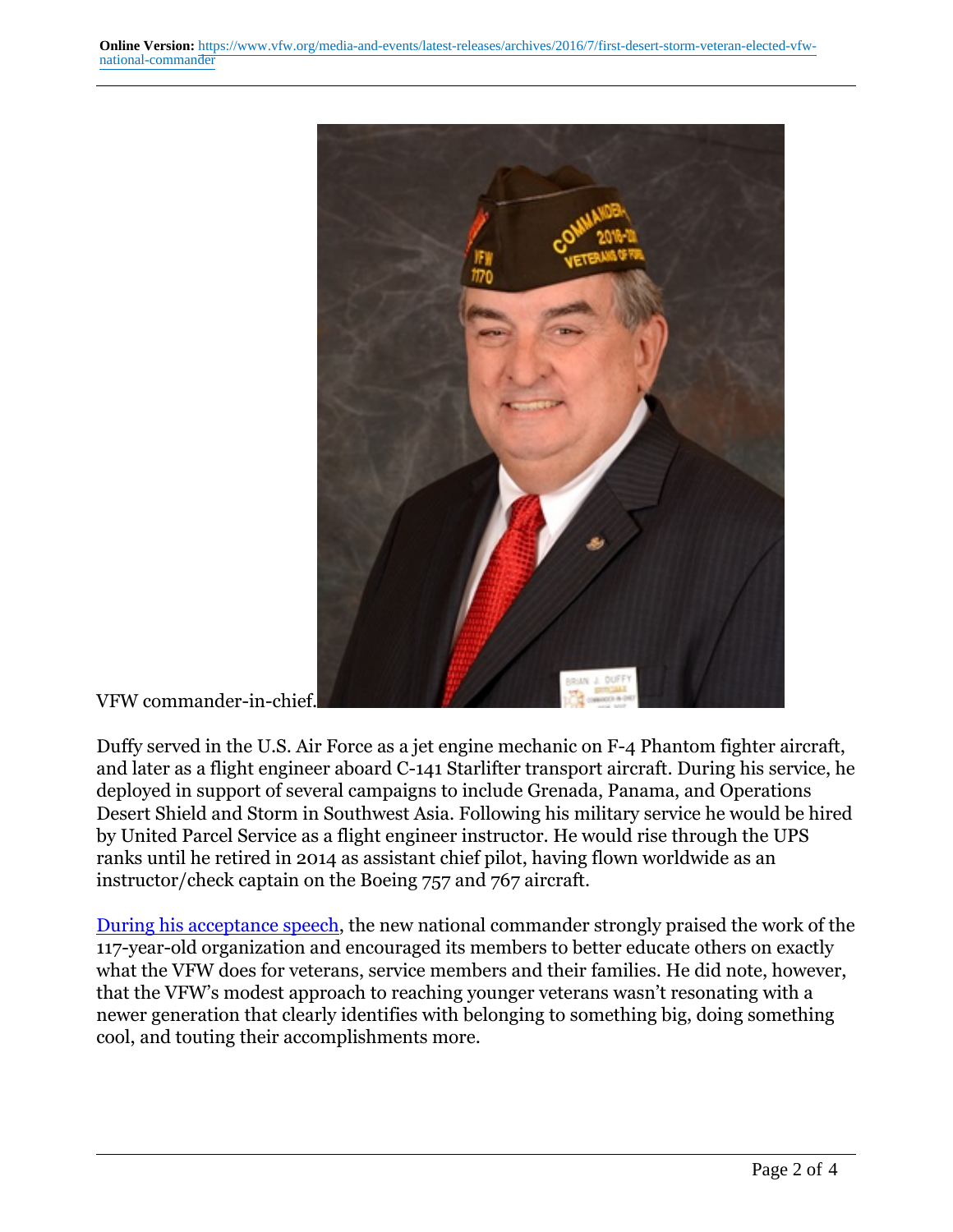"This great big organization we call the VFW does something very cool that most Americans—and especially those who serve in uniform—just don't know because we don't shout from the rooftops enough," he said. "Cool things like providing \$5.6 million in grants to help nearly 3,900 military and veteran families through emergency financial situations; helping more than 80,000 veterans and transitioning military to receive \$1.5 billion in earned compensation and pension from the VA; and providing millions in scholarships to veterans, service members, and high school and middle school students," he said.

Duffy has been a member of the VFW for 33 years. He first joined VFW Post 6590 in Cookstown, N.J., after returning from Grenada in 1983. He later transferred his membership to VFW Post 120 in Garden City Park, N.Y., then to VFW Post 1170 in Middletown, Ky. He served as commander of the VFW Department of Kentucky in 2006, and achieved All-American status at the VFW Post, District and Department levels.

With leadership experience at all levels of the organization, Duffy's tone throughout his remarks was one of experience and optimism for the future.

"We must push a message that the VFW is an organization that has always been rooted in service to others, that we are an organization of doers, and an organization comprised of men and women who returned home from their wars and conflicts as better, more compassionate and confident human beings," he said. "We need your Departments and Posts to turn up the volume and communicate every story—and loudly!"

Among his primary objectives for the ensuing year is heightening the focus of mental health awareness and changing the veteran's narrative—the veteran's brand—which right now has 40 percent of Americans believing half of all veterans are experiencing mental health challenges, and an astounding 92 percent of employers believing veterans need access to mental health care programs.

He said it's no secret that 20 veterans commit suicide every day, but what most folks don't know is only five of those veterans are enrolled in the VA.

"Professional mental health counseling isn't the VFW's forte insomuch as having walked the talk is," he said, calling that powerful relevance to those who deploy and for their families who anxiously await their safe return. He also said it doesn't matter if your war was in Europe, Africa, Asia or the Middle East—or in this century or the last—but that "we were all younger once, and we all came back different in one respect or another, to include thinking no one understood us," he said, which is "why the VFW cannot allow any service member to ever think no one understands them."

During his tenure as national commander, Duffy will log thousands of miles across the U.S. and abroad to promote the veterans' issues and advocate for better quality of life programs